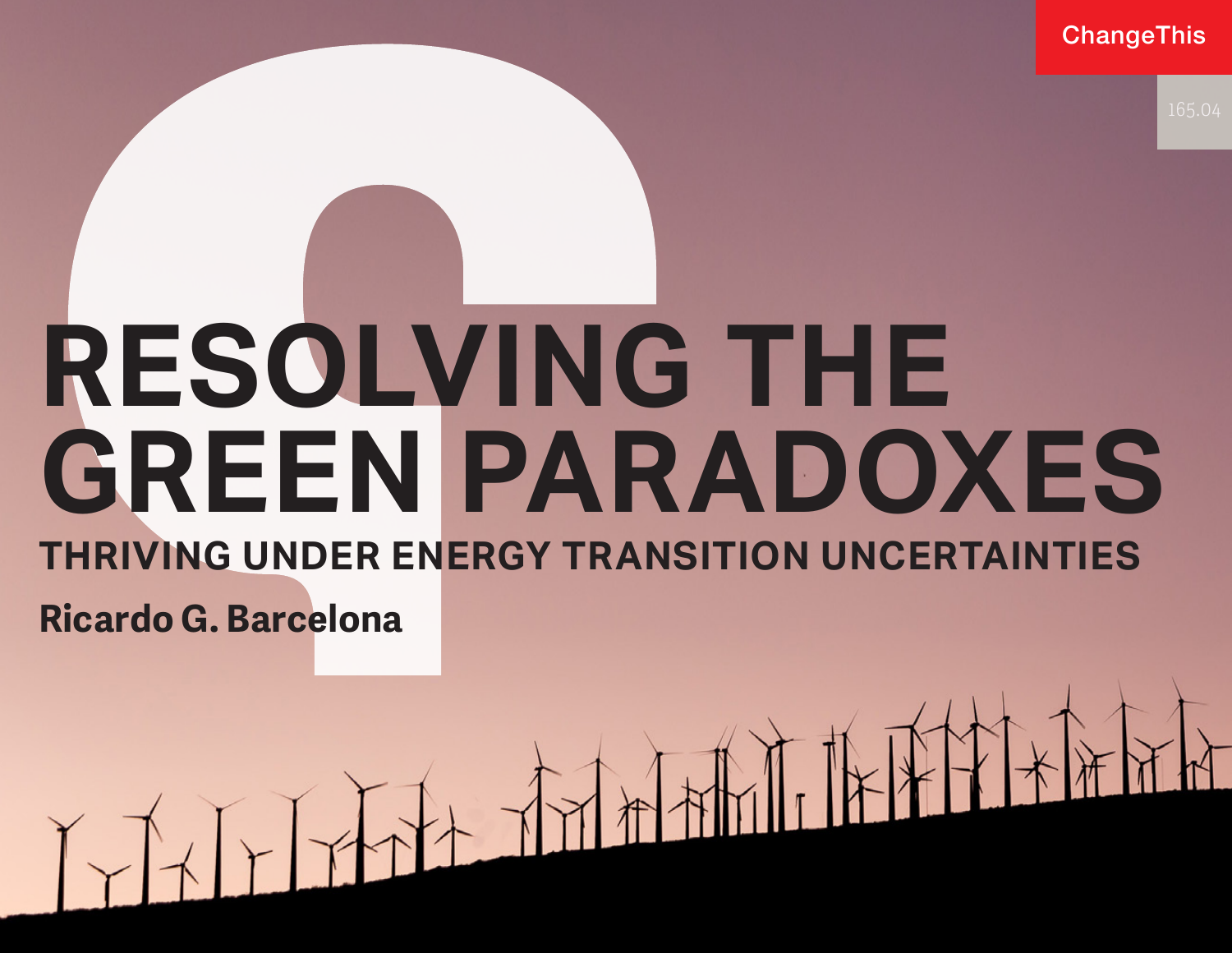## **Popular enthusiasm for variable renewables,** particularly

for solar power of late, is unmatched by the adopting firms' parlous financial performance. Growth does not often translate into profits, and China and the United States account for more than half of global installations. Germany and Spain, erstwhile leaders, make up the European story, with Denmark carving a niche with its technological leadership.

Still, wide scale variable renewables deployment remains elusive, in spite of generous subsidies. In fact, the default policy mantra, "Subsidize your way to decarbonize the economy," seldom delivers, yet lenders follow suit by limiting funding to coal-fired power assets. With these twin actions, one would think we would have the wind and the sun energize our economies—but they do not.

Part of the problem lies in how renewables are valued as individual projects, rather than as part of a portfolio of diversified supplies. Recognizing variable renewables' higher costs, subsidies equalize the costs differences following grid price parity principles. While the costs difference between variable renewables and gas (ACCGTs) or coal (Coal) are easy to calculate, the answers are indeterminate. Renewables' costs are generally stable given their zero fuel costs. However, costs of gas or coal vary frequently with the energy markets. The rest is math: When stable renewables' costs are deducted from volatile fossil fuel costs to derive a "correct" subsidy, multiple answers result. Therefore, subsidies set under presumed constant prices would over- or undercompensate renewables. With this uncertainty, subsidies seldom lead to wide scale deployment, resulting in a green paradox.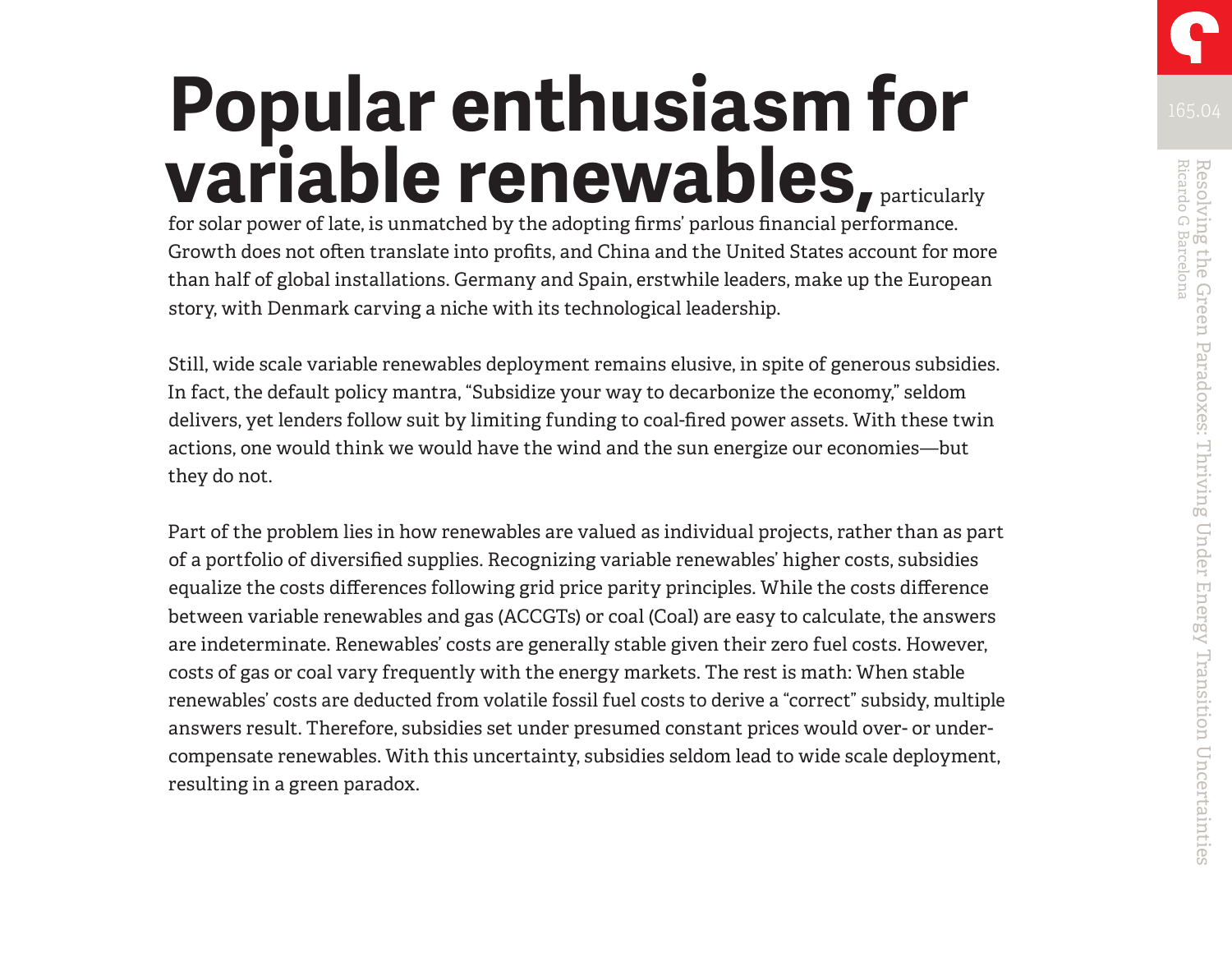The persistence of green paradox, and its causes, are far from obvious. in my new book— *Energy Investments: An Adaptive Approach to Profiting from Uncertainties*—I posit the following counter-intuitive propositions:

- Subsidies embed risks, rather than secure cash returns of investors.
- Take-or-pay, or power purchase agreements, increase financial risks from continual renegotiations.
- Rapidly declining solar costs reward late adopters, hence encouraging deferral of investments.

Capital budgeting's preference for predictability is a culprit. Variations are frowned upon as risks that should be minimized by fixing the prices or volumes. When markets are volatile, erroneous decisions result. Just because financial analyses chose to ignore volatilities, and its effects on feasible outcomes, does not make dynamic energy markets less volatile.

Subsidies seldom lead to wide scale deployment, resulting in a green paradox.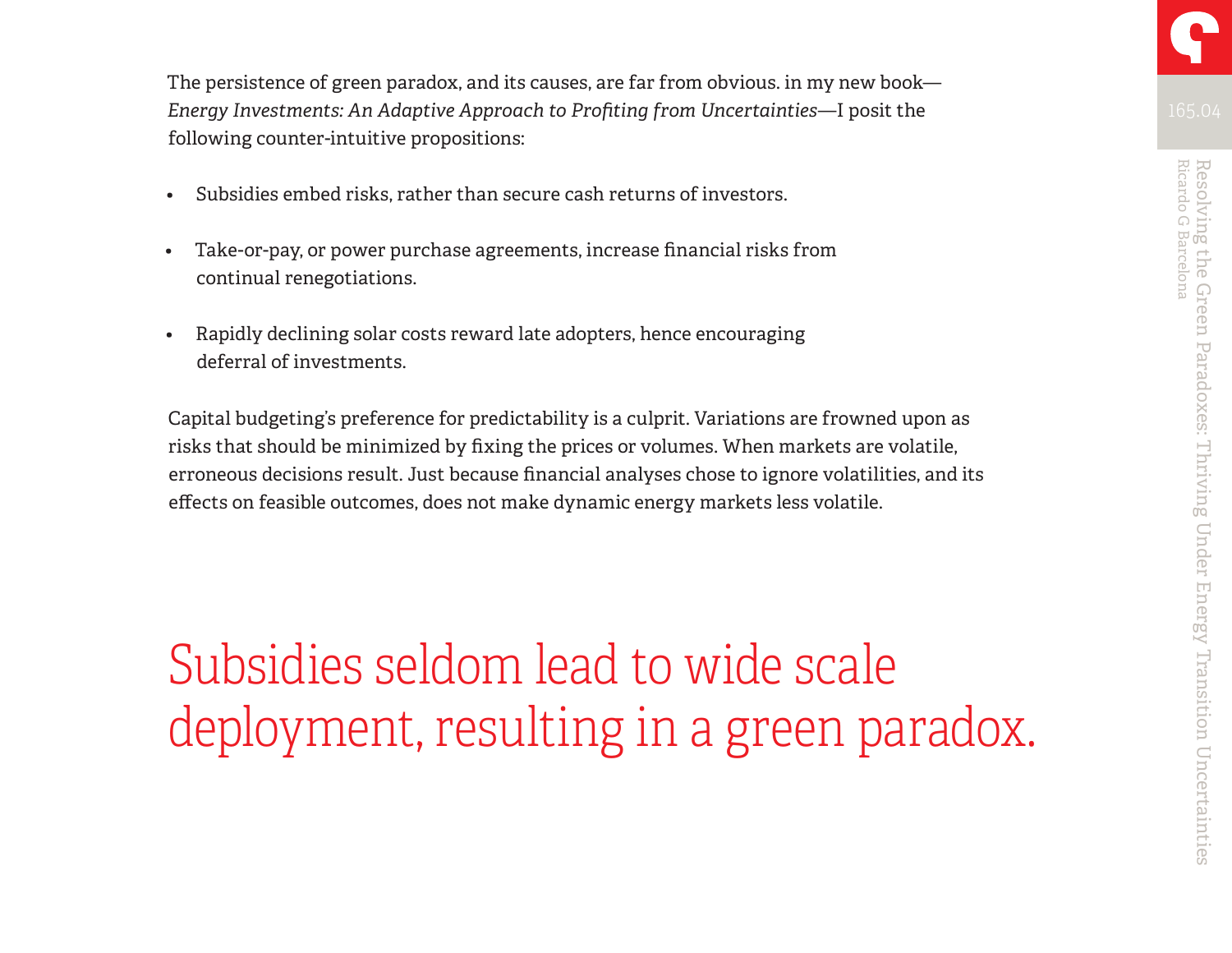### **Flawed Logic Requires Reframing**

Let us start by understanding the nature of the beast we are dealing with.

There are two types of renewables. Modulated hydro (StoHydro) and geothermal (Geo) enjoy high utilization rates with flexibility to adapt supplies to fluctuating demand. The other is variable renewables such as wind (OnsWind) and solar (PV) characterized by intermittent supplies with no flexibility on volumes. Both benefit from zero fuel costs and minimal operating expenses. Low volume utilization, however, render variable renewables expensive on a life cycle cost of energy (LCOEs) basis, notwithstanding the sharp falls since 2010. Power storage offers hopes to remedy solar power's shortcomings. However, expensive supply stored in high cost storage may not result in competitive energy supply, even if flexibility is enhanced.

Net present value (NPV) is capital budgeting's staple tool. Conceptually, expected cash flows over the life of the project are discounted to today's value with their sum giving the payoffs. A sum is invested to build the assets so that payoffs could be earned. By deducting what was invested from the payoffs, the excess value accrues to the investors, or the NPVs. When NPVs are positive, the projects with highest NPVs get the cash first, followed in rank order by the next projects.

Managers, however, operate under volatile energy markets that wreak havoc on NPV's wellordered world. What is attractive when prices are as forecasted may be a dud when markets become adverse. Without the flexibility to reverse decisions, or adapt operations or supplies to changing market conditions, managers could only watch their hoped-for payoffs dissipate. The common refrain becomes "unexpected" market moves "surprised" the managers, hence losses that were "not anticipated".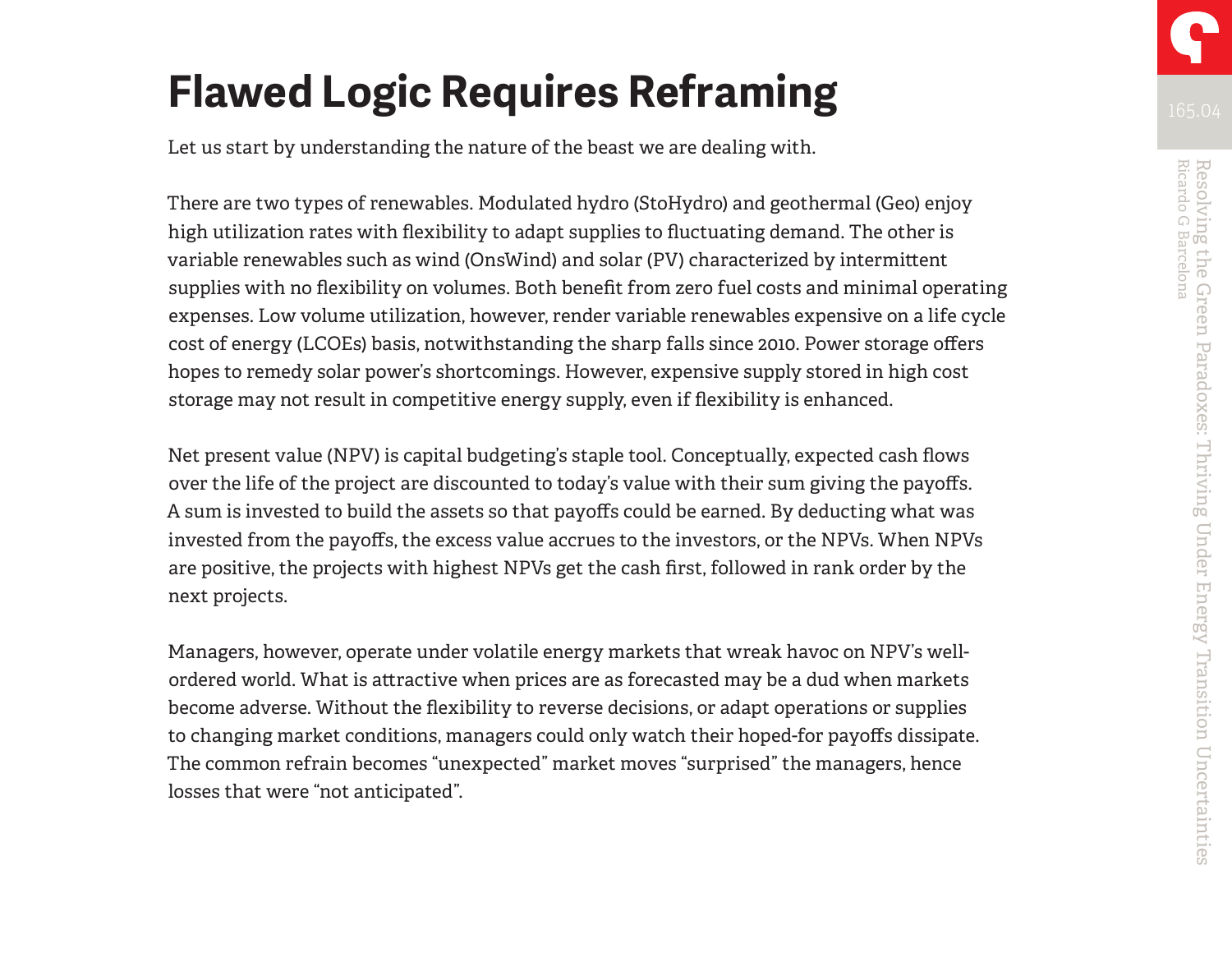Trusting in subsidies' longevity, managers entrust their fate to the integrity of the legal framework. However, policy hardly possess the omniscience to know how costs, much less how technologies would evolve. By picking a "champion," policy proceeds to "copy and paste" subsidies applied across markets. The consequence? What worked in Spain for a while failed in Romania despite its more generous payments at the starting block. Belatedly, policy realized the differences in markets, its needs, and what works (or not).

This is where understanding how market structures influence outcomes matters, but they are often ignored by managers and policy. The concept of pre-emption by rivals, and its influence on timing the investments, are the core of strategy formulation. However, its importance is lost when finance takes over the work of evaluating the investments and competing opportunities. Hence, there is a strategy disconnect that breaks a supposed nexus for thriving firms.

Moreover, monopolists face no threat of pre-emption by credible players. To induce a monopolist to invest, subsidies will have to be substantially high. They have the luxury to wait until prices are very high, possibly caused by tight supplies, before they would commit to expand. The entry of decisive competitors, however, could spoil the monopolist's honey pot. Under threat of being pre-empted, oligopoly players would tend to invest sooner and earn less (because price thresholds are lower) rather than be left completely out of the market. Add more competitors into the market, and the threat of being pre-empted increases significantly—the competitive actions of rival firms would practically raise the risks of inaction. Thus, as markets become more competitive, firms are less likely to depend on subsidies to make their investments work.

When finance operates under an imagined world of certainty in outcomes, and markets are inherently volatile and dynamic, managers decide under erroneous bases to commit capital. Consequently, investments seldom achieve their expected outcomes. Hence, Paddy Miller, author of *Innovation as Usual*, questions: Why do things never turn out as they were projected? Is energy strategy always going to be a tale of unfulfilled promises?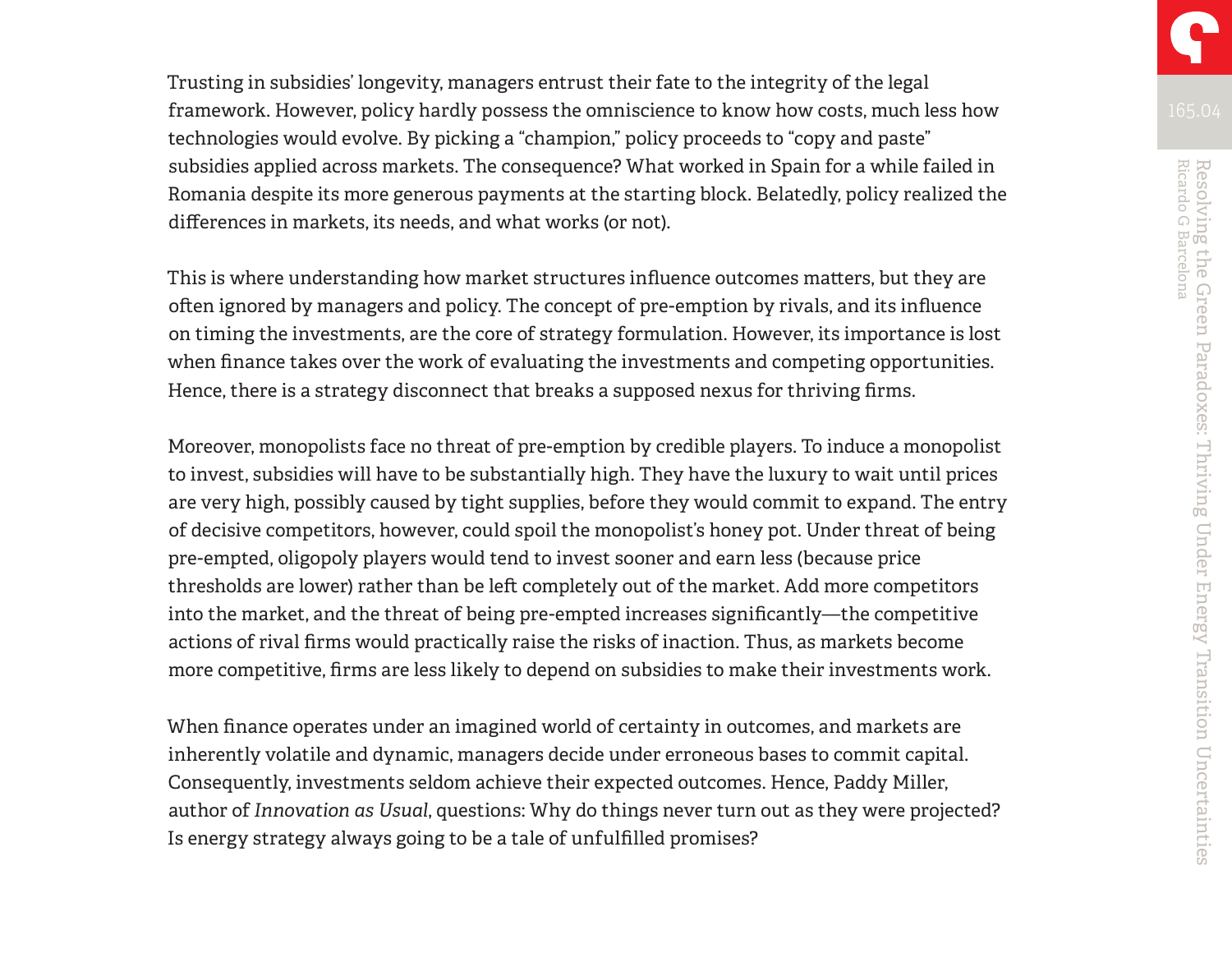### **Adaptive Portfolios as an Alternative Approach**

Renewables are perceived as social goods that deliver social benefits (i.e. less pollution) while incurring private costs (i.e. higher life cycle costs). Hence, economics and policy are locked in blind alleys where subsidies become central to achieving their ends. However, the cure becomes worse than the disease when highly distorted systems emerge: expensive supplies are favored, investments are turned into rent extraction opportunities, and risks are increased when firms' continued viability is dictated by policy actions.

In reality, renewables are among the myriad of technology choices that have economic costs *and* benefits. In this context, renewables are economic goods that aim to gain traction, or niches, within an evolving and transitioning energy market. This perspective leads to very different conceptions of optimality and a "common good." In operational terms, the strategy-financeeconomics nexus, policy, and managerial roles are better apportioned. Policy sets the rules and monitors compliance, then managers make decisions and take the rewards for success or consequences of failures. This is a departure from interventionist regulatory systems: Regulators intervene and wreak havoc. Managers sift through the wreckage for "value." Consumers ultimately pay for the misadventures with higher prices or taxes.

Renewables are among the myriad of technology choices that have economic costs *and* benefits.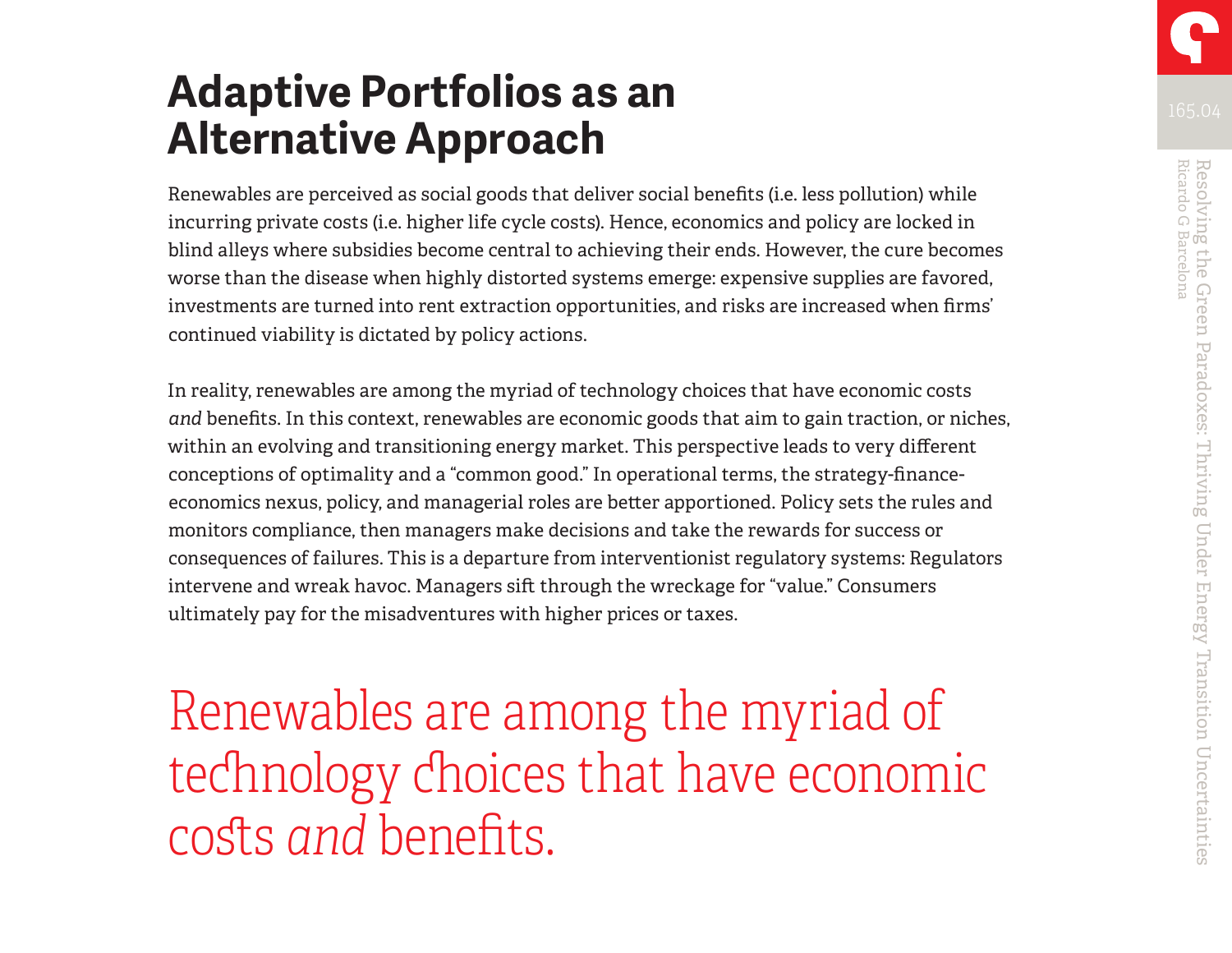In this economic world, the value of renewables to a firm (or portfolio) lies in its hedge against fuel costs. Heavy front end fixed costs are incurred in order to acquire a stream of energy supplies at zero fuel costs. In contrast, ACCGT or Coal incur fixed costs, moderate operating expenses, and highly volatile fuel prices. The uncorrelated volatilities offer investors the opportunity to hedge or diversify their supplies portfolios.

More importantly, broader strategic and managerial options are made available. Under competitive conditions, with pricing and volume flexibility, renewables' portfolio hedge value becomes apparent. To illustrate how this is achieved, let us first examine how energy prices are set.

Power (or energy) prices are set based on a recovery of fixed costs, variable operating expenses (usually proportionally small), and volatile fuel costs (such as coal or gas). When the regulator held sway in setting prices, the costs recovery is through an approved tariff set annually (or any set period). With the onset of wholesale energy markets, similar to what we see in Europe, spot prices are set by the operating and fuel costs of the marginal supply to clear demand, and a remuneration on making the supply available through a capacity fee (i.e. fixed costs).

In systems where the supply choices are coal, gas, or bunker fuels, costs "diversification" is limited. Coal, gas, or diesel prices fluctuate directly with oil prices, even if the rates vary. Renewables change the mixed supplies portfolio payoffs with their zero fuel costs. For example:

- 1. Fuel costs are minimized when energy prices are regulated or fixed, or
- 2. Cash margins expand when energy prices increase.

These phenomena offer a different strategic stance. In an earlier era, take-or-pay contracts were favored to secure stable cash flows to facilitate financing of investments. By fixing the volume and price commitments, one mistakenly assumes that predictable cash flows are achieved.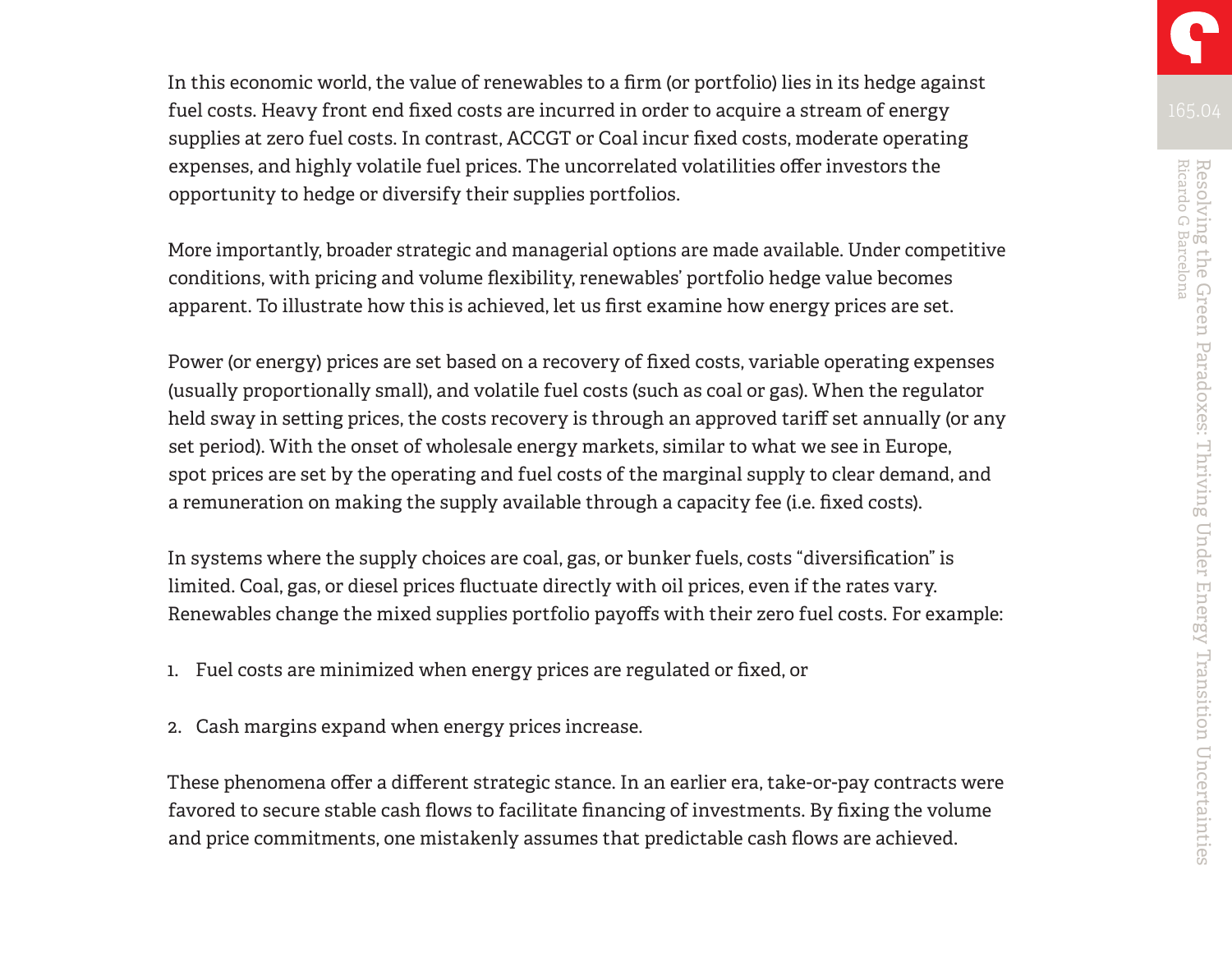However, no sooner had the ink dried, market prices started to deviate from what was contracted. Take this example: To achieve stable cash flows, a buyer and seller fixed power supplies price at \$0.06/kWh, with the gas supplies similarly structured, in the early days of the wholesale energy markets. When gas prices spiked, the equivalent power prices traded at \$0.10/kWh. The seller foregoes \$0.04/kWh while the buyer saved the equivalent amount. On a 500 MW contracted capacity, the annual volume committed is 4,380 GWh/year (500MW\*24Hrs/day\*365days/year\*0.87). This implies a loss of \$175 mln for the seller (or a gain by the buyer). When the market prices fall below the contracted price, the positive switch in favor of the seller.

In each case, foregoing the sum may be sufficient to encourage the seller (when prices are high) to renege and sell the contracted volumes to the wholesale market. This price arbitrage hardly makes the commitments stick. Hence, the repeated renegotiations that turn the contractually "secure" obligations into the very source of uncertainty.

Fiction? No, these are the common practices that consigned take-or-pay contracts to oblivion in European energy markets.

Managers could unlock renewables' value by simulating the effects of their supply choices on payoffs and risks. Figure 1 (on the next page) presents a framework, with Chart A showing a schematic strategic tradeoff derived from simulations shown in Chart B.

Let us consider a firm that is deciding on its expansion. Managers may start with what they have—Coal (P16) or ACCGT (P15), which indexed their supplies to the market energy prices. They achieve low volatility that is rewarded with low payoffs under symmetric strategy. That is, when ACCGT (or Coal) is the price setting supply, the resulting periodic payoff is the recovery of fixed costs. $^1$ 

1. Power prices recover the fixed costs, operating expenses and fuel costs. Cash costs of supply only consider operating expenses and fuel costs. Subtracting the two, when supplies are indexed to price setting supply, cash margin equals the fixed costs recovered.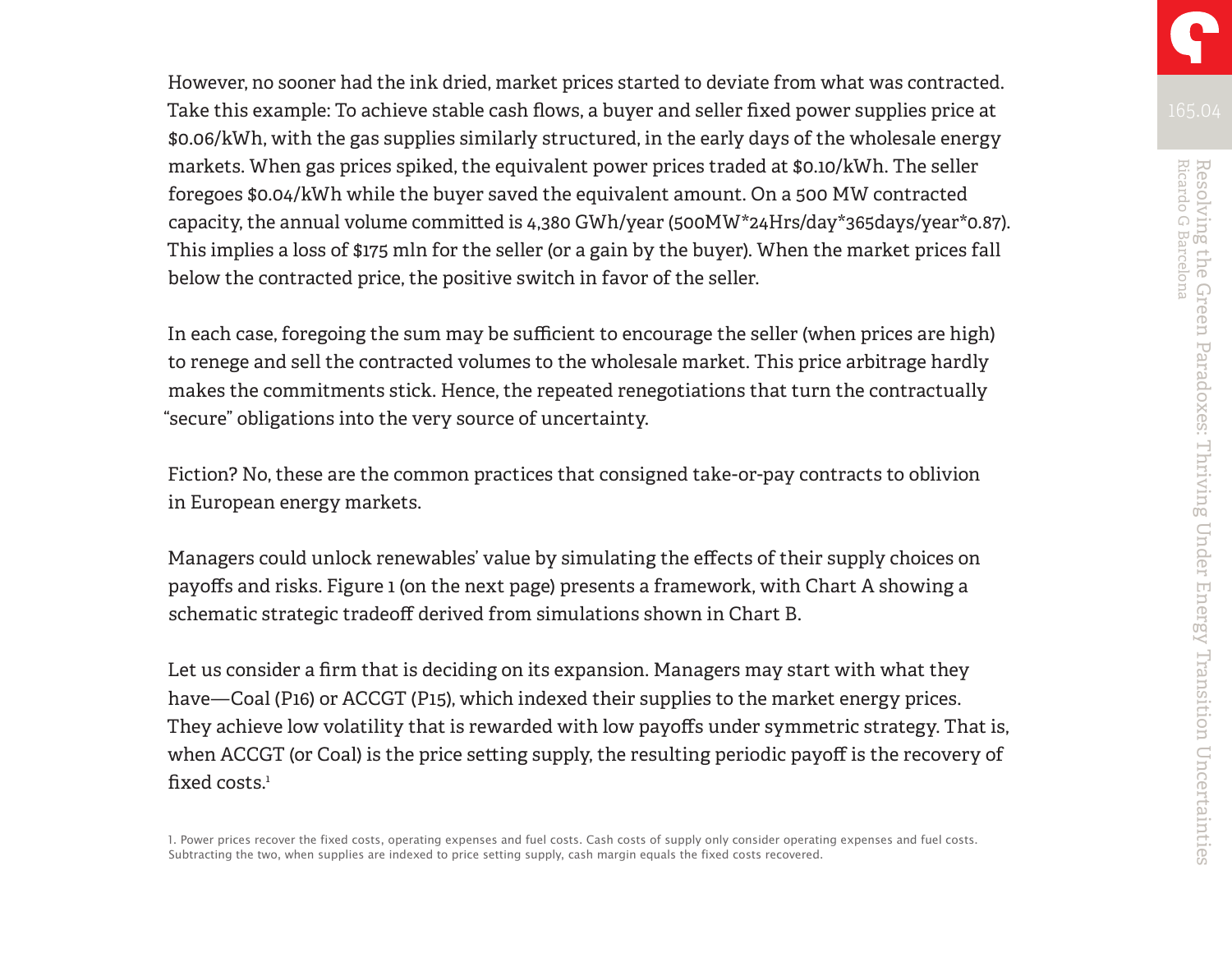Without entering into take-or-pay contracts, stable cash flows are achieved. In reality, this was what happened in the early days of the introduction of competitive wholesale markets in Europe. With energy markets gaining adherents, and investor and financiers' confidence grew, long term take-or-pay contracts for energy or fuels went out of fashion and ended in disuse.



#### **Figure 1: Portfolio Payoffs and Risks Framework**

Source: Barcelona (2015). Journal of Applied Corporate Finance, 27(1).

With the inclusion of renewables, particular Hydro and Geo, managers are offered different alternatives to combine their Coal or ACCGTs with renewables that change the outcomes. By diversifying into renewables, cash margins expand when energy prices increase as shown by P36 in Figure 1, Chart A. Between two alternatives, P36 and P55, managers may opt for P36: It achieves substantially higher payoff at lower risks than P55. Compared to indexed strategies, P36 could compensate the increased risks with higher payoffs, following the investment logic— "higher risks, higher returns."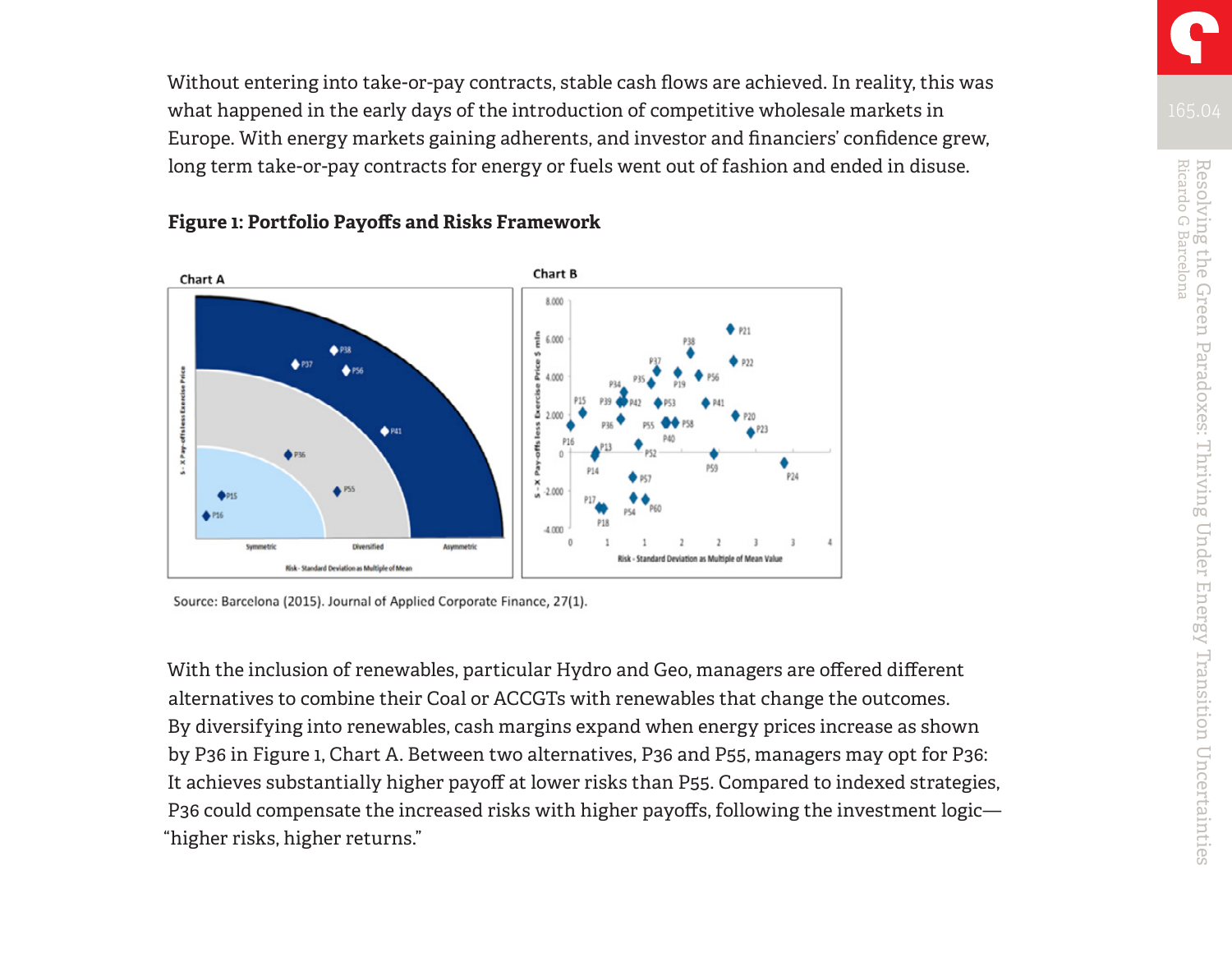Asymmetric bets take a more aggressive stance. That is, P37, P38, P41 and P56 include higher proportions of renewables to increase payoffs but talking on higher risks. This is justified when managers expect energy price trends to be upward biased.2

We now turn to Figure 2 to quantify the excess values delivered from diversified supplies portfolios. Under conditions of pricing and volume flexibility, the payoffs are assessed by explicitly evaluating the value impact of volatility on the portfolios considered. The excess value is simply the difference between the diversified portfolios' value and the ACCGT-only portfolio, estimated under different energy price scenarios where ACCGTs are the clearing supplies. Three broad observations run counter to accepted energy wisdoms:

- 1. Sequencing the coal and gas investments alter outcomes. When more cost-effective gas-only portfolio diversifies into higher costs coal, portfolio values are eroded.
- 2. Diversifying gas-only portfolio with geothermal or hydro generally boost its value as fuel costs are partly hedged by zero fuel costs renewables.
- 3. Onshore wind enhances gas-only portfolio values when power prices are very high, which is achieved when oil prices are above \$80/bbl.

Managers often ignore the effects of sequencing of the investments on portfolio returns. One would argue, whether you invest first in Coal or ACCGT, followed by either supplies, we would end up with the same mix. However, the sequence does matter. Gas-only portfolios earn a higher return, given its lower capital expenditure compared to coal-fired generator, and lower supply costs. By adding lower return coal, the resulting portfolio may occasionally make a loss when power prices set by gas hinder coal from recovering its full costs. The result is an erosion of value.

2. The calculations behind these analyses are explained more fully in my new book: Energy Investments: An adaptive approach to profiting from uncertainties. London: Palgrave Macmillan.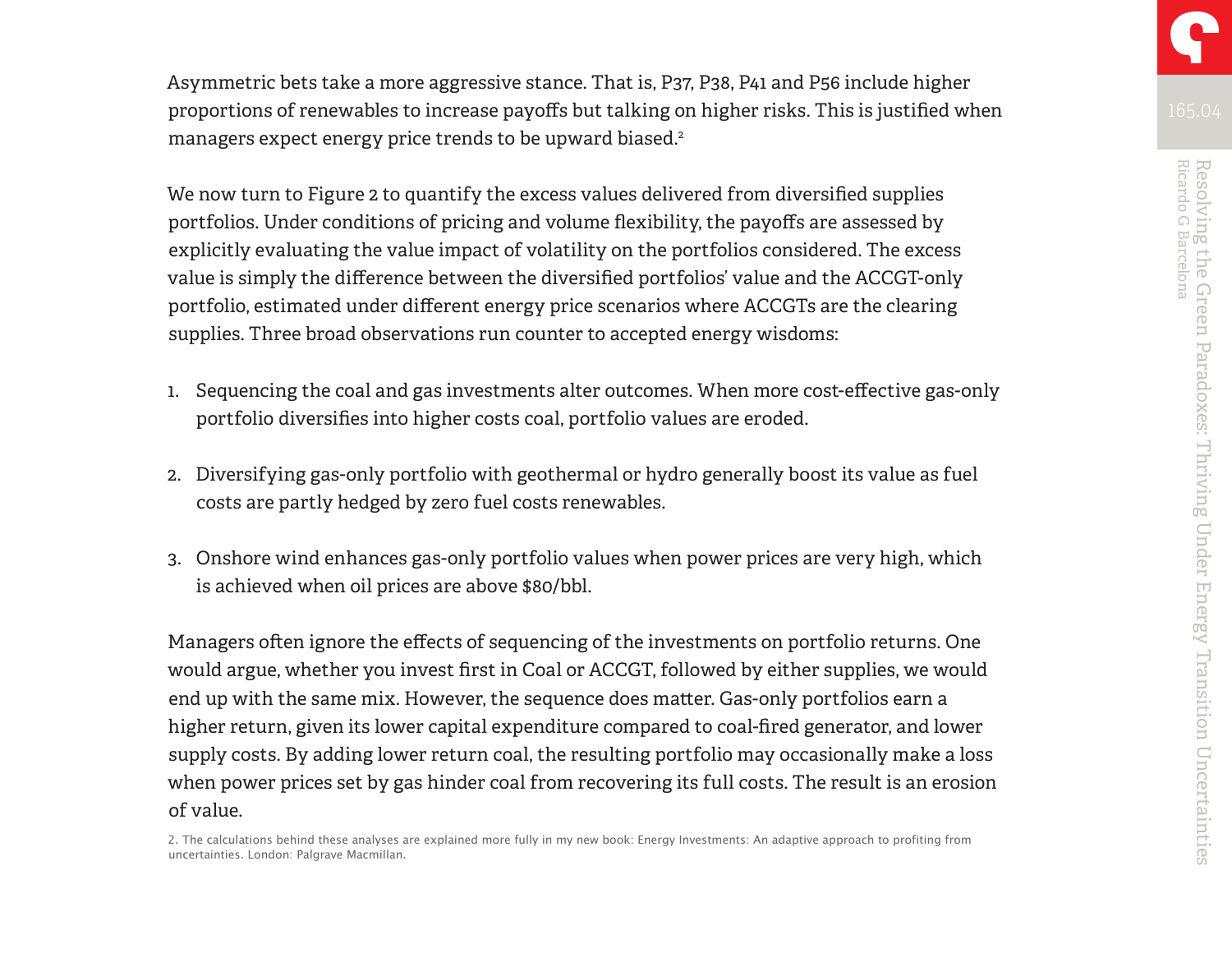How about operational flexibility, and the risk of non-dispatch of expensive supplies?

Let us recall how the wholesale energy market works. To determine which supplies are periodically dispatched, the available supplies are stacked from lowest to highest marginal cash costs (i.e. operating expenses plus fuel costs). The supply that clears the demand sets the price, while any supplies with costs above this price are not dispatched. Financiers look at this as a risk because volumes not sold do not generate revenues or recover their costs (i.e. fixed costs).

This perspective fails to appreciate how the competitive energy market has reframed the riskspayoffs from the days of highly regulated regimes. Here is the market reality:

When a firm offers to supply, they premise their actions on earning a cash margin. Without the obligation to supply, even at a loss, competitive markets attract the right volumes to be supplied vary prices according to the supply—demand available at the time. This market system offers the supplying firms sufficient scope to decide when to supply, and on a strategic level, what mix of supplies to choose to meet what they expect the future market would need.

In this economic world, the value of renewables to a firm (or portfolio) lies in its hedge against fuel costs.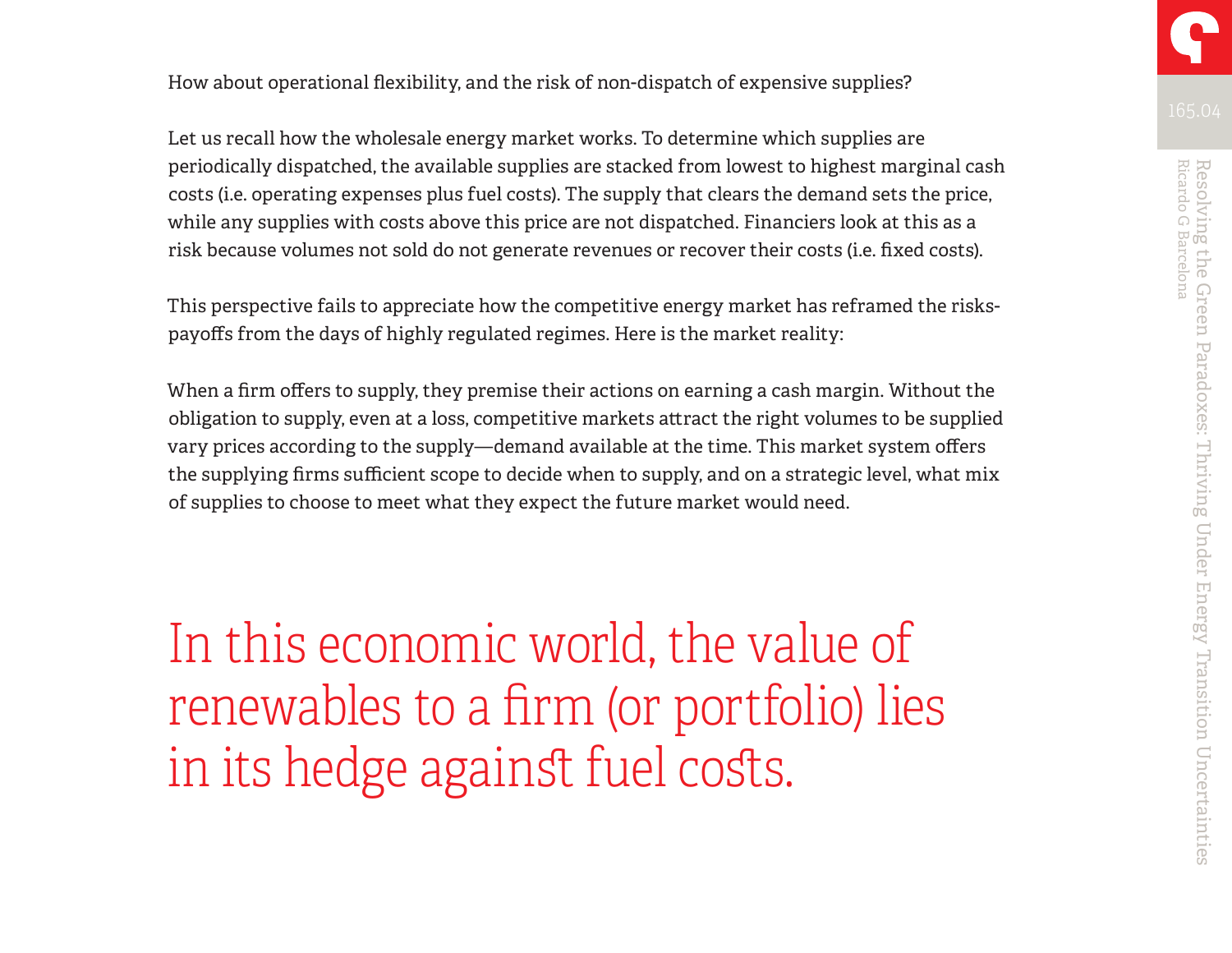Managers of course could misjudge the future. For this reason, they may hedge their bets by opting for a diversified supply portfolio. They could retain operating flexibility, by opting for flexible prices and volumes, to adapt their supplies decisions according to how the energy market would evolve.



### **Figure 2: Excess Cash Value vs Gas-only Supplies**

Source: Barcelona (2017). Energy Investments. London: Palgrave Macmillan

Consider a supplying firm that operates under the following strategy:

When cash costs of supply exceed the power prices, the firm opts to interrupt supplies to avoid making a loss. In effect, this is what happens when supplies are not dispatched because firms offered prices that are above the marginal costs of the price-setting supply. Renewables' zero fuel costs would secure its place given its lower cash costs of supply, hence securing its supply whenever it is available to supply the energy markets.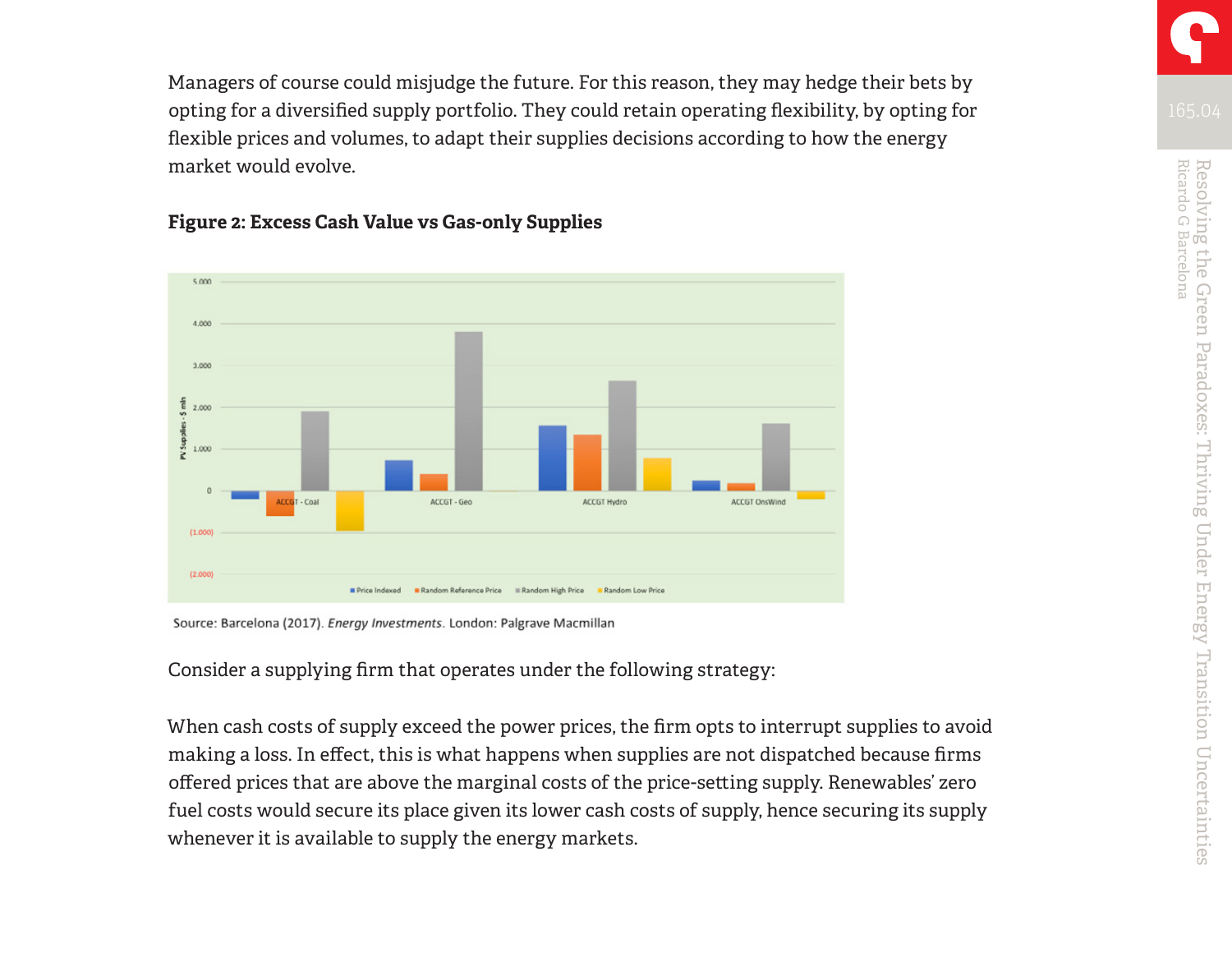By implication, expensive supplies become stranded when they are consistently left out of the energy market. More subtly, as cheaper sources substitute expensive supplies, as in the case of ACCGT replacing Coal, energy prices would tend to decline (as they did) when competition was introduced in Europe. In turn, the inclusion of renewables, particularly hydro and geothermal, when prices are not distorted by subsidies, energy prices would vary more according to the variations in renewables' supplies.

For renewables, the problem is not one of dispatch. It is earning enough payoffs to justify the higher capital expenditure needed to make the supply available. By keeping prices flexible, they earn higher payoffs when energy prices are higher. In the absence of fuel costs, any increment in energy price is accretive to cash earnings (or vice versa). In effect, renewables' advantage of low cash costs of supply is offset by generally higher asset costs that need to be fully recovered to make the investments worthwhile.

These observations contradict the belief that non-dispatch represents a risk by foregoing revenues from volumes that are available. This is worth a reminder: Value is created by cash margins, not by revenues. Earning revenues while making losses erode portfolio value, as coal experienced in several competitive energy markets that gas came to dominate.

Correctly valued, renewables' contribution to portfolio values question the need for subsidies to propel their wider deployment. Under transitioning energy systems, inclusion of renewables form part of a calculated move by firms to thrive under greater price and volume volatilities, and uncertainties of outcomes. Without the distortions from subsidies, managerial decisions could be made under economic rationale where profits and societal benefits coalesce to form sustained transitions to lower carbon economies.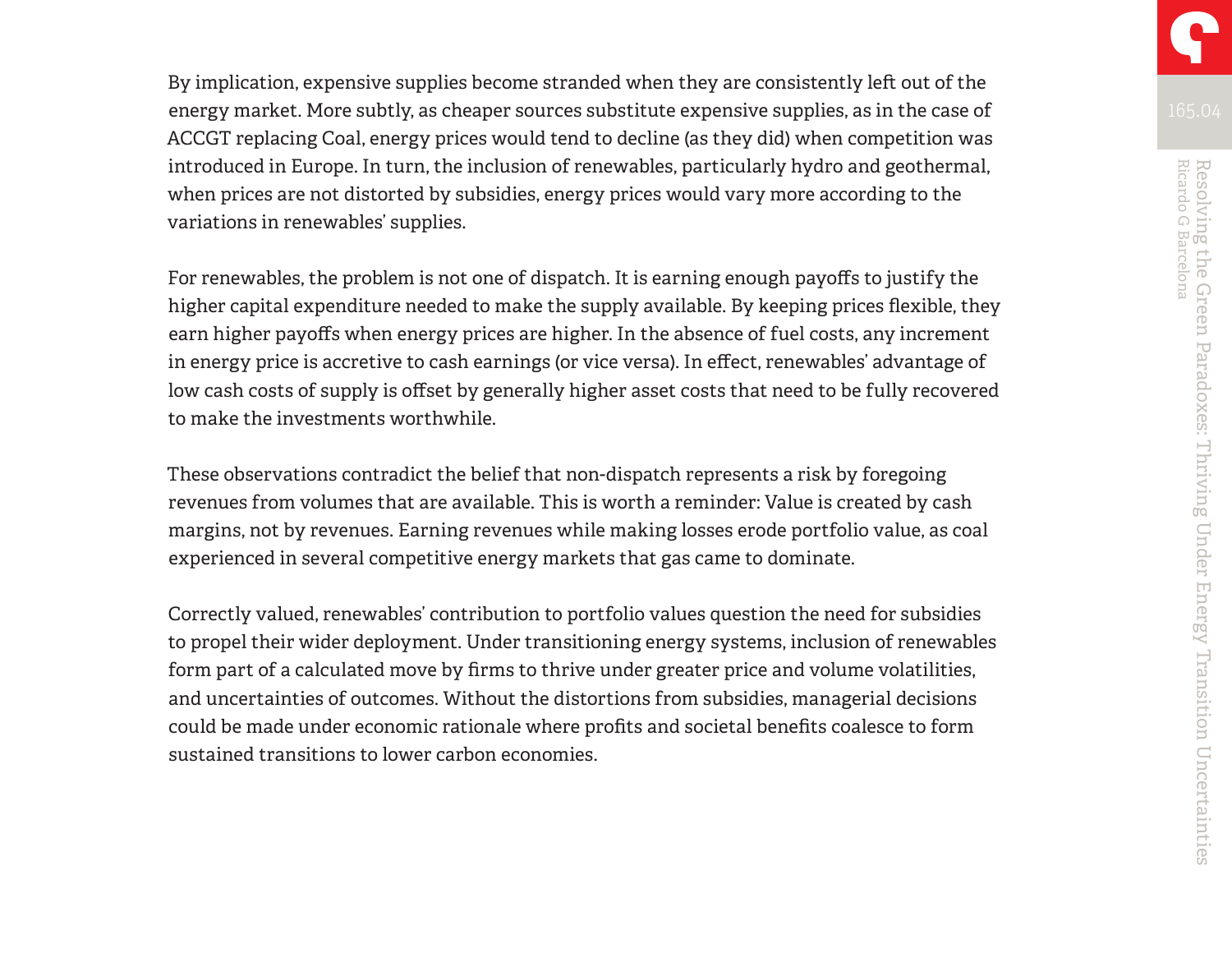### **The Sun Can Wait: Late-Movers' Advantage**

Solar power attracted media attention, partly inspired by its rapid capacity expansion in China and the United States. The argument follows this logic: Learning curves suggest that with each doubling of installed capacity, costs of solar would fall by 20%, as shown in Figure 3 (Learning Curve—PV). This premise influenced policy to focus on volume growth by sweetening the deal with generous subsidies. However, this is the seed of the policy's failure. Once subsidies were cut, as Spain, Germany, as well as other Europeans did, deployment stood still leaving in its trail bankrupt developers. How did such benevolent policies fail to deliver?

This brings us to the latecomers' paradox, a reversal of strategy's mantra of a first-movers' win by the bold and the brave.

Correctly valued, renewables' contribution to portfolio values question the need for subsidies to propel their wider deployment.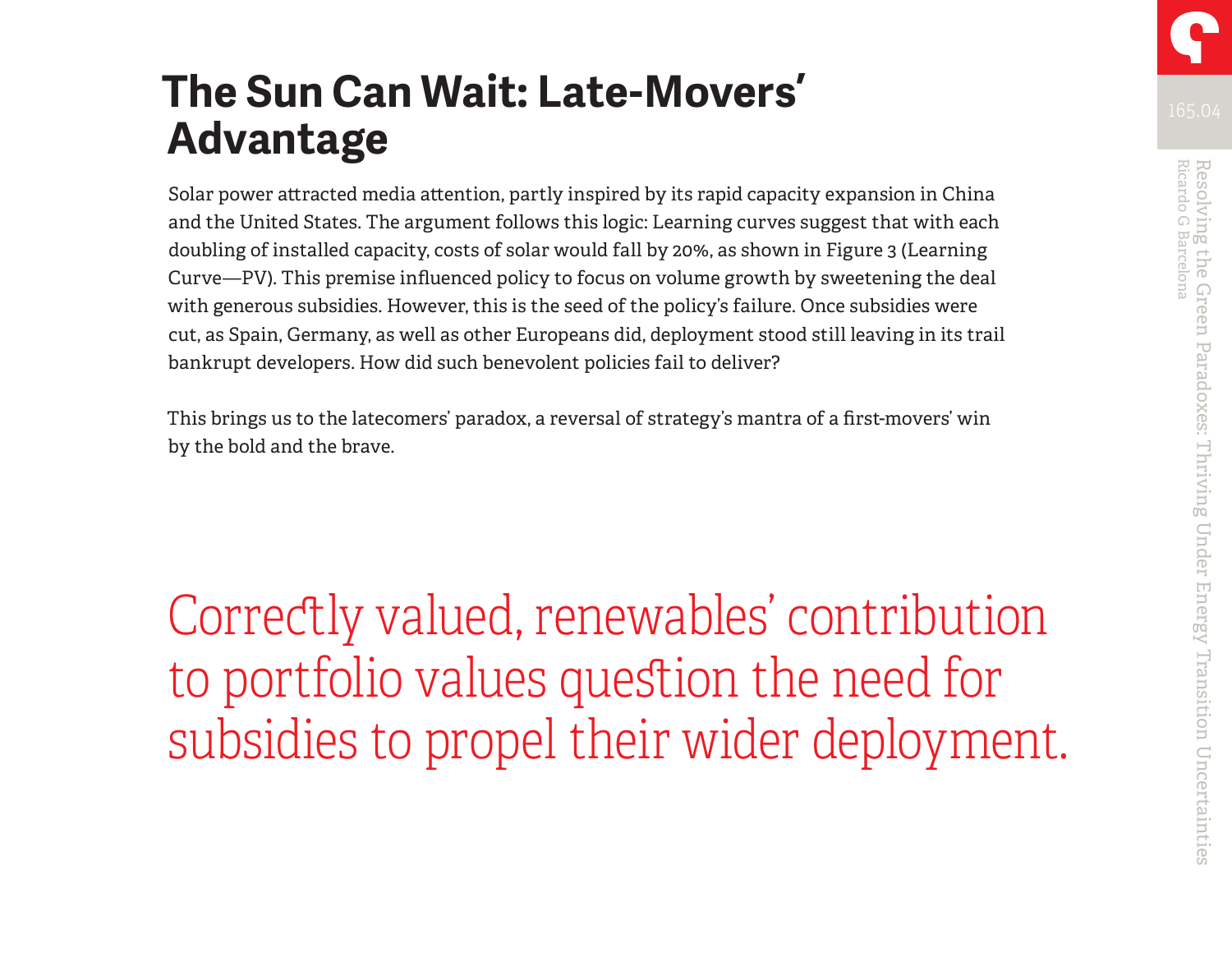The first mover (Figure 3—First Mover—PV) is locked in with "expensive" assets. As costs fall, the early movers' assets are rendered obsolete by technological advances. This could result in one of two scenarios: a) Subsidies increase over time to close the gap; or in its absence, b) losses spike because of under-recovery when payoffs prove insufficient to recover capital expenditures. Under these conditions, managers may decide to invest now or wait until equipment costs have fallen farther.

By waiting, investors forego say two or three years of revenues. In a year, there are 8,760 hours (24 h/day x 365 days/year) available to any power generators. Optimistically, at 22% conversion rate, a kW of solar capacity produces 1,927 kWh a year. For every kW of capacity, the revenue loss is about \$134 (or \$269 for two years, \$402 for three years). Deduct the high—low ranges of operating costs from \$95 (\$0.0495/kWh \* 1,927h) to \$28 (\$0.0146/kWh\*1,927h), the annual cash margins are between \$39 and \$106 (or \$78 to \$212 for two years, \$117 to \$318 for three years).



#### **Figure 3: Learning Curves, Deferral Values, and Late-movers' Benefits**

Source: Adapted from Barcelona (2017). Energy Investments. London: Palgrave Macmillan.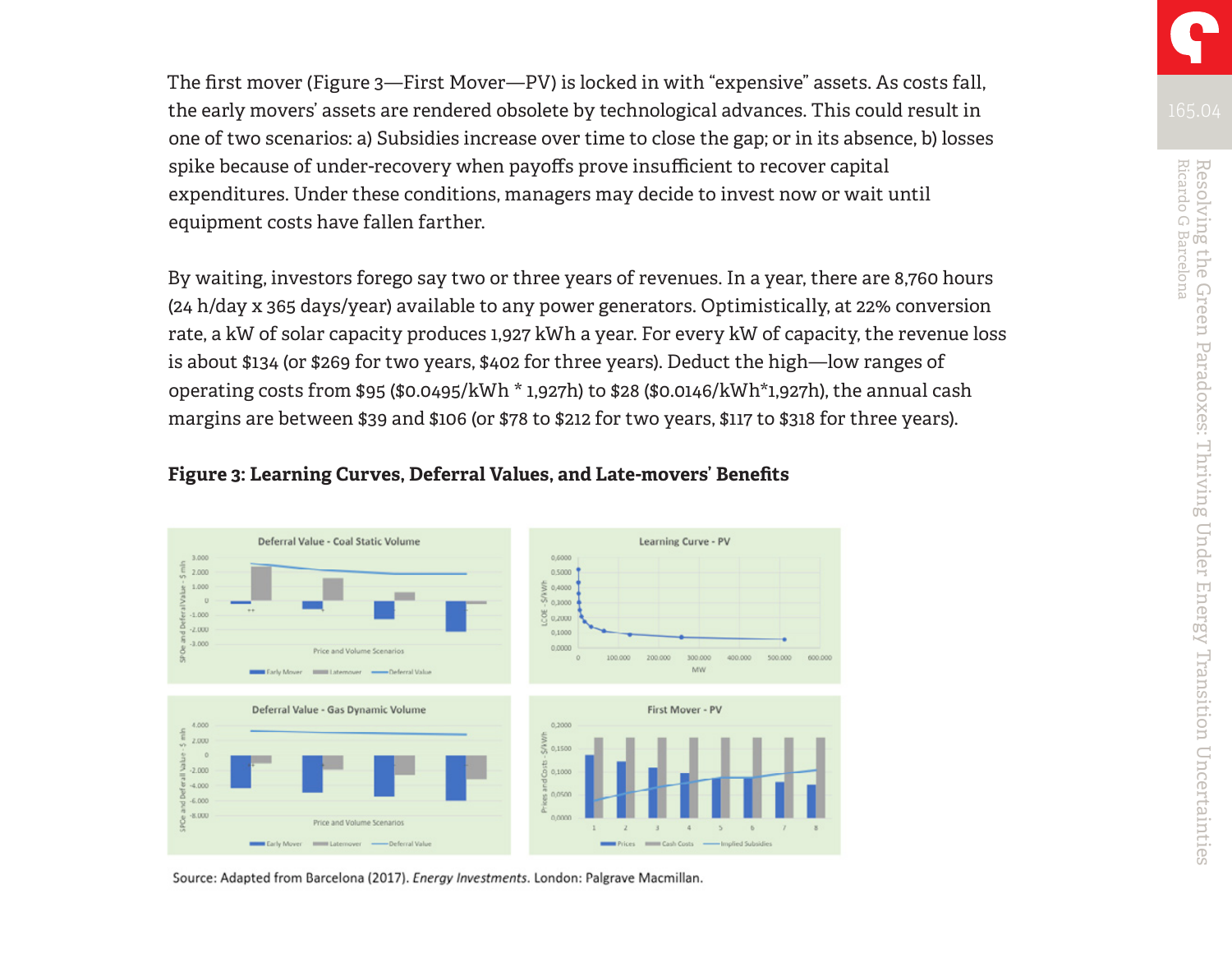Solar's installed costs range from \$1,500/kW to \$1,000/kW, with some suggesting below \$1,000/ kW. This is a far cry from \$4,000/kW to \$5,000 kW as recent as 2010. Managers looking at this data would do this quick math: solar costs should fall less than 5.2% to 21.2% in two years, or from 7.8% to 31.8% over three years. With advocates suggesting a more drastic fall, waiting two or three years could prove more lucrative. On a more realistic note, power prices fell from its peak in 2008 to settle at lower levels when oil prices fell from \$140/bbl to less than \$40/bbl before rebounding to \$70/bbl. To make solar financially viable, it is racing against the pace it succeeds in reducing costs, and the rate oil prices erode its benefits.

While coal is presented as the epitome of what is wrong with today's energy, energy prices under coal-dominated systems tend to be higher, hence friendlier to solar power's economics (Figure 2: Deferral Value—Coal Static Volume). Under very high (++), high (+) or low (-) power price scenarios, the late-movers could achieve positive portfolio values by virtue of the higher energy prices. The early mover, in contrast, could only contribute positively when energy prices are very high (++). Consequently, deferring actions could offer the prospect of lower capital outlay and higher positive payoffs.

Gas's dominance shifts the energy prices lower, given ACCGT's lower supply costs. This implies a squeeze on Coal and Solar power's revenues (Figure 2: Deferral Value—Gas Dynamic Volume). Solar's financial prospects drastically deteriorates under all price scenarios considered. Solar could only survive financially with large injections of subsidies or the willingness of altruistic consumers to pay above market prices to sustain their viability. In this case, managers would rather wait. Under highly subsidized regimes, its longevity would depend on how long payments are sustained under increasingly hostile political contexts. As consumers realize that Solar investors take little financial risk, while kept afloat at their expense, consumers would coax regulators to cut subsidies.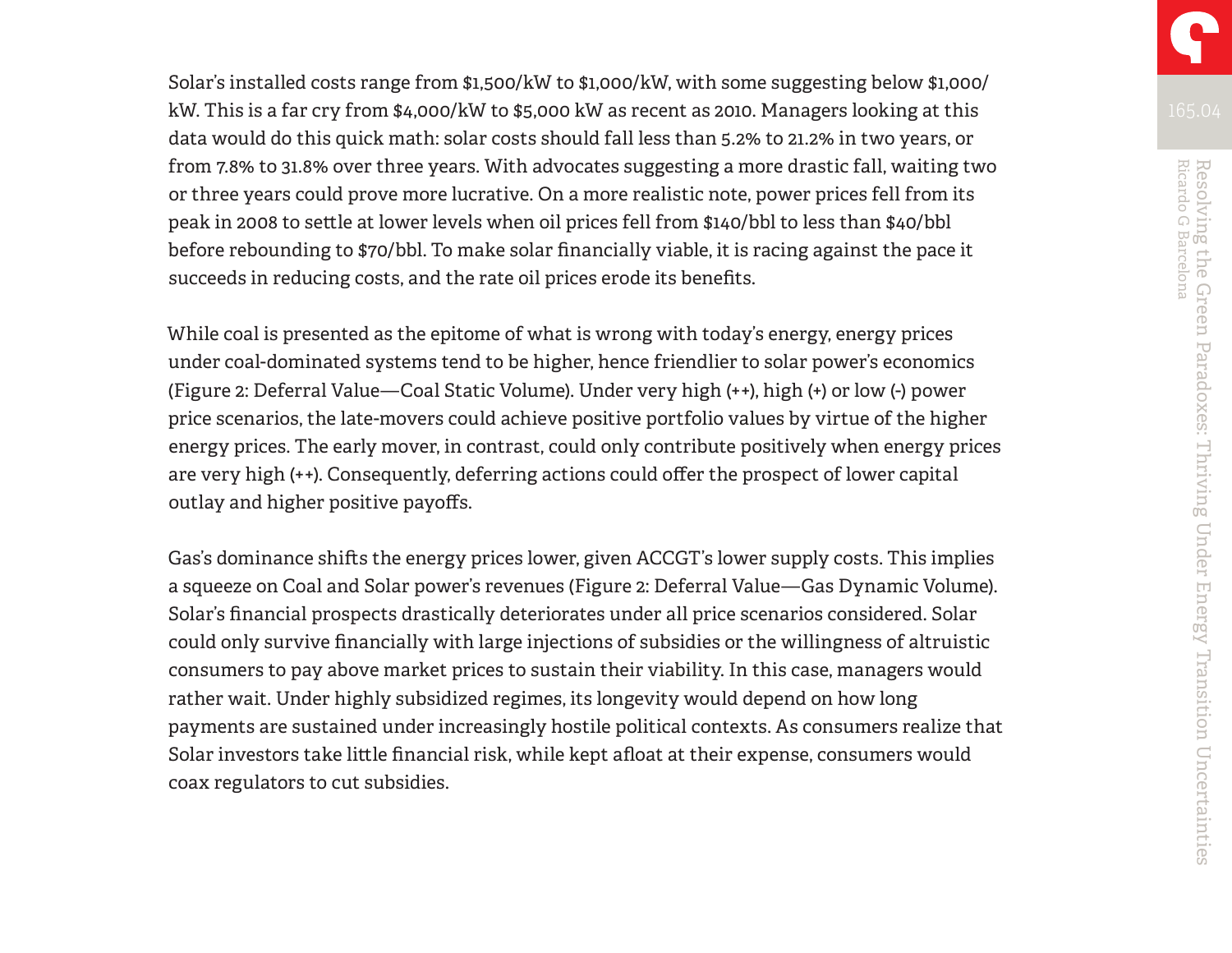The narrative for Solar changes for isolated energy markets. Without interconnections of infrastructures to accept fuel deliveries, communities may have to rely on small hydro, geothermal, or solar power. Perhaps, this is where the niches for Solar could be established more securely. Economics become a conversation around the costs of not having access to energy, rather than the costs to deliver. With this reframing, the economic and social costs of gaining access to energy appear to converge more closely. Thus, the situation of pushing "expensive" Solar supplies to well-connected markets, reverses itself into a pull for bridging energy supplies that Solar could well satisfy.

These are possible areas where micro-grids, battery storage, and similar emergent technologies could be tested and deployed. Where they are deployed is a question of matching what else is available, and what the communities could affordably absorb.

### **Making Economic Choices Work**

Strategy is formulated from hypotheses of what the firm is, what it can be, and how best its resources could be augmented or deployed to gain their niche in an ever-evolving market. This is what Richard Rumelt, described as the strategists' strategist, prescribes in his book *Good Strategy, Bad Strategy*. In effect, decisions and energy choices are contextual. The context being how malleable the markets are to allow managerial actions, policy, and consumers interests to coincide, to interact to shape how energy transitions may progress (or retrogress). In effect, markets and their structures, created by human interactions, are prone to influence by managerial actions that seek to uniquely appropriate the fruits of their labor and risk-taking.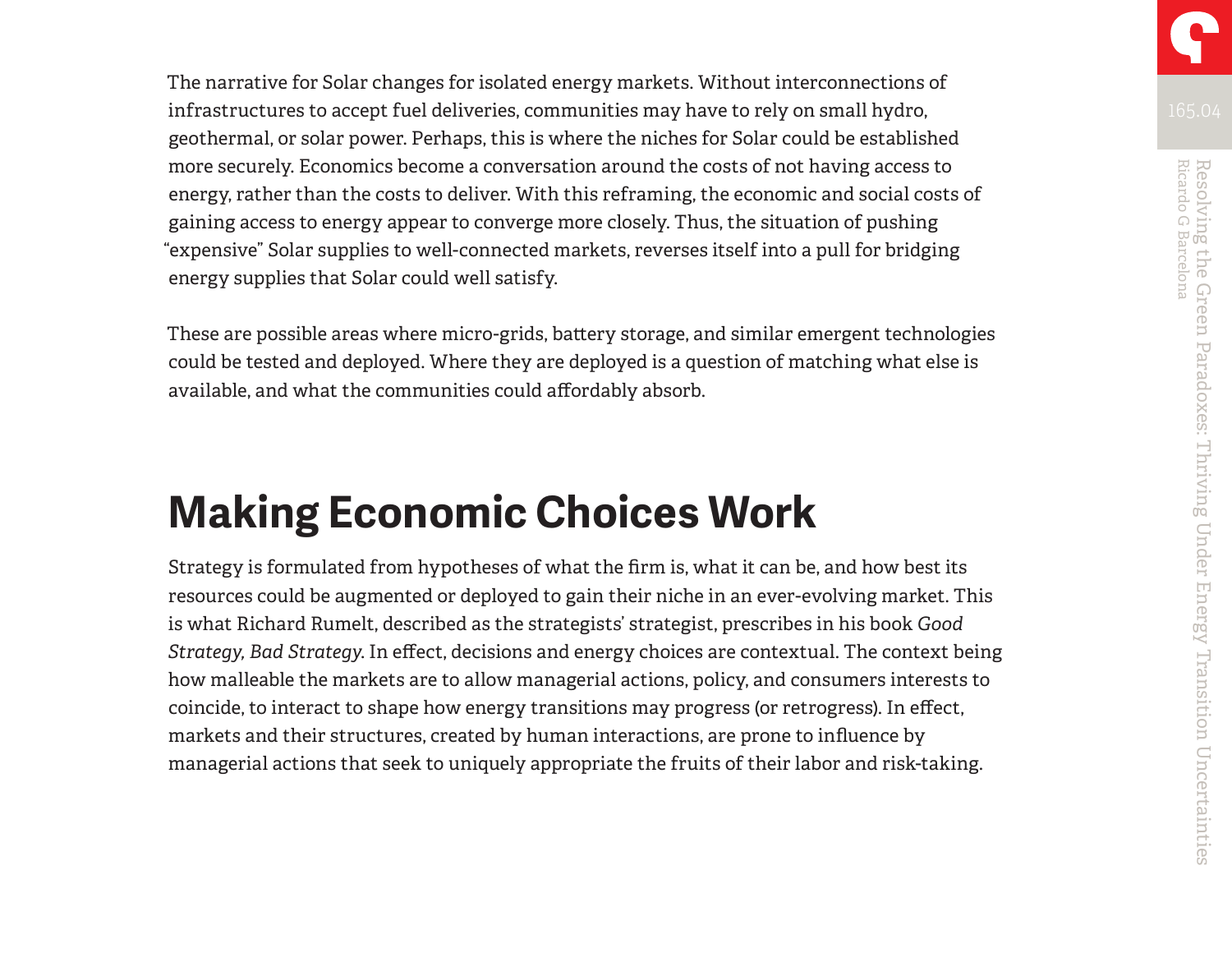Following this logic, to achieve or even accelerate the energy transitions—and profit from it—policy's interests and roles are specific: they ensure the continued viability of the energy markets as arbiter of value in allocating resources. This requires a move away from nurturing the addiction to subsidies by letting managers navigate the uncertainty of markets, take risks, and reap its rewards or incur its penalties.

Emergent technologies are supported through access to research and development infrastructures, where talent and ideas are incubated. Access to funding is made possible by creating a "market" for ideas where financiers could interact with start-ups. This recognizes that policy and managers share a common limitation: neither is endowed with omniscience to know where the experiments would lead. Where policy often lacks flexibility, managers tend to have greater scope to reverse or accelerate the pace of their actions. **This is what makes firms more agile where the ability to create and play in profitable market niches spell the difference between financial viability or failures.**